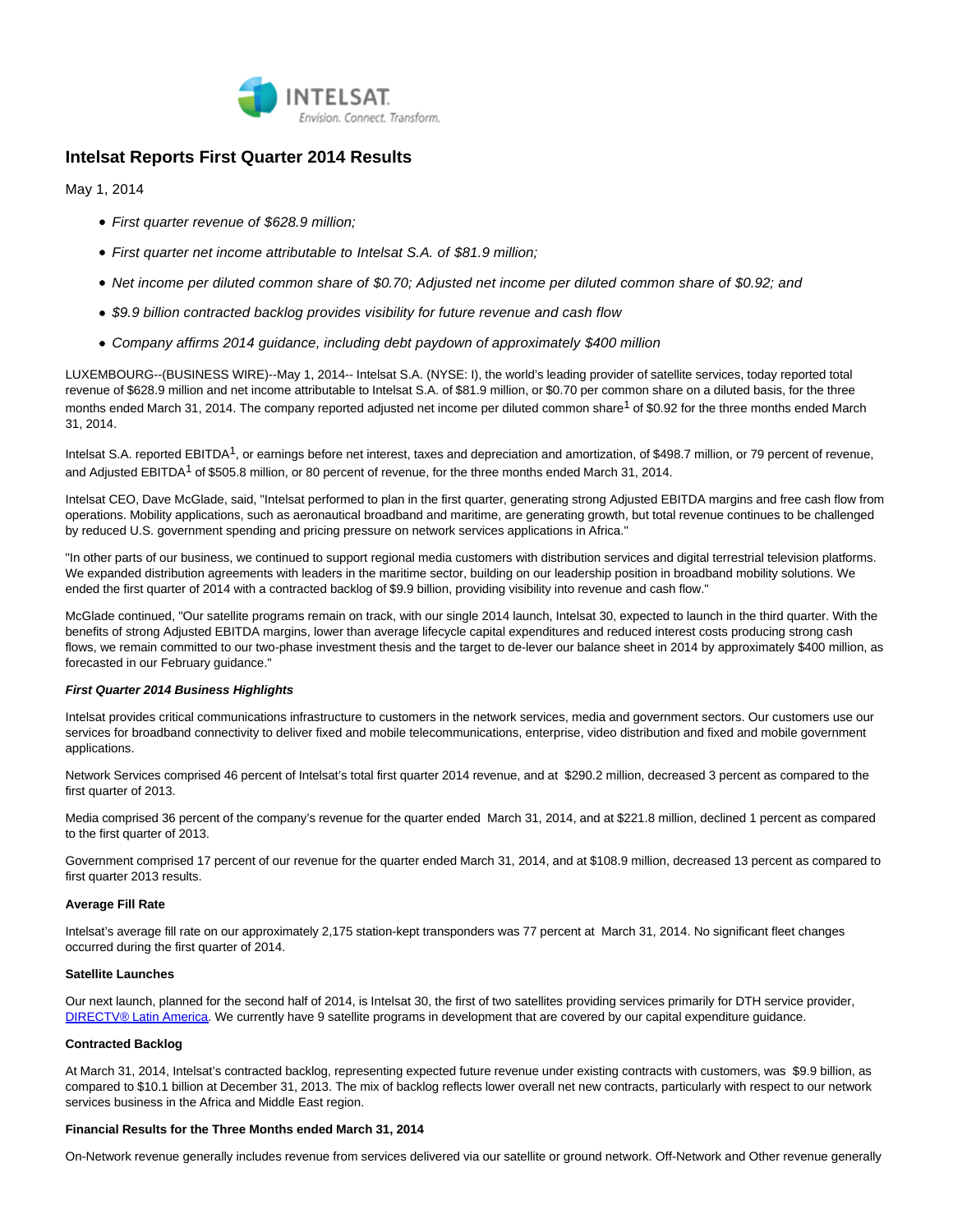includes revenue from transponder services, Mobile Satellite Services ("MSS") and other satellite-based transmission services using capacity procured from other operators, often in frequencies not available on our network. Off-Network and Other Revenue also includes revenue from consulting and other services, and sales of customer premises equipment.

Total On-Network Revenue decreased by \$19.0 million, or 3 percent, to \$574.3 million:

- Transponder services reported an aggregate decrease of \$18.2 million, primarily due to an \$8.5 million decrease in revenue from capacity sold for government applications to customers in the North America region and an \$8.3 million decrease in revenue from network services customers in the Africa and Middle East region.
- Managed services reported an aggregate increase of \$2.5 million, largely due to a \$4.2 million increase in revenue from North American network services customers for broadband services for global mobility applications, partially offset by a \$1.3 million decrease in revenue related to international trunking, primarily in the Africa and Middle East and the Europe regions.
- Channel reported an aggregate decrease \$3.3 million due to the continued migration of international point-to-point satellite traffic to fiber optic cable, a trend we expect to continue.

Total Off-Network and Other Revenue decreased by \$7.2 million, or 12 percent, to \$54.6 million:

- Transponder, MSS and other off-network services reported an aggregate decrease of \$5.8 million, primarily due to declines in services for government applications, including reduced sales of off-network transponder services, partially offset by an increase in mobile satellite services ("MSS") and related hardware revenue in the North America region.
- Satellite-related services reported an aggregate decrease of \$1.4 million, primarily due to decreased revenue from government professional services.

For the three month period ended March 31, 2014, changes in operating expenses, interest expense, net, and other significant income statement items are described below.

Direct costs of revenue decreased by \$13.9 million, or 14 percent, to \$83.8 million, as compared to the three months ended March 31, 2013. The decline was largely due to a \$5.3 million decrease in the cost of MSS and off-network fixed satellite services ("FSS") capacity purchased, primarily related to solutions sold to our government customer set; a \$4.7 million decline in other direct costs related to our delivery of professional services and costs related to a joint venture, and a \$2.3 million reduction in staff-related expenses.

Selling, general and administrative expenses decreased by \$11.3 million, or 19 percent, to \$46.8 million, as compared to the three months ended March 31, 2013. This was due to a \$10.4 million reduction in bad debt expenses, due to the recovery of previously reserved balances principally in the Africa and Middle East region; a \$7.6 million reduction primarily due to expenses incurred in connection with our monitoring fee agreement dated February 4, 2008 ("2008 MFA") that was terminated in connection with the our initial public offering; partially offset by a \$3.8 million increase in share based compensation costs; and a \$3.5 million increase in litigation-related expenses.

Depreciation and amortization expense decreased by \$17.8 million, or 10 percent, to \$169.6 million, as compared to the three months ended March 31, 2013. This decrease primarily resulted from a \$12.9 million decline due to the timing of certain satellites becoming fully depreciated and a decrease of \$3.5 million in amortization expense related to changes in the expected pattern of consumption of amortizable intangible assets, as these assets primarily include acquired backlog, which relates to contracts covering varying periods that expire over time, and acquired customer relationships, for which the value diminishes over time.

Interest expense, net consists of the gross interest expense we incur together with losses on interest rate swaps (which reflects net interest accrued on the interest rate swaps as well as the change in their fair value), offset by interest income earned and the amount of interest we capitalize related to assets under construction. Interest expense, net decreased by \$79.4 million, or 25%, to \$240.8 million for the three months ended March 31, 2014, as compared to \$320.2 million for the three months ended March 31, 2013.

The decrease in interest expense, net was principally due to the following:

- a net decrease of \$68.4 million in interest expense as a result of our debt offerings, prepayments and redemptions of our unsecured debt in 2013;
- a net decrease of \$7.4 million in interest expense as a result of the decrease in the interest rate for borrowing under the Secured Credit Agreement of our subsidiary, Intelsat Jackson Holdings S.A. ("Intelsat Jackson"); and
- a decrease of \$3.5 million resulting from higher capitalized interest of \$15.1 million for the three months ended March 31, 2014, as compared to \$11.6 million for the three months ended March 31, 2013, resulting from increased levels of satellites and related assets under construction.

The non-cash portion of interest expense, net was \$5.6 million for the three months ended March 31, 2014. The non-cash interest expense consisted of the amortization of deferred financing fees incurred as a result of new or refinanced debt and the amortization and accretion of discounts and premiums.

Other income, net was \$0.4 million, as compared to other expense, net of \$0.7 million, for the three months ended March 31, 2013. The difference of \$1.0 million was primarily due to a decrease in exchange rate losses primarily related to our business conducted in Brazilian reais and euros.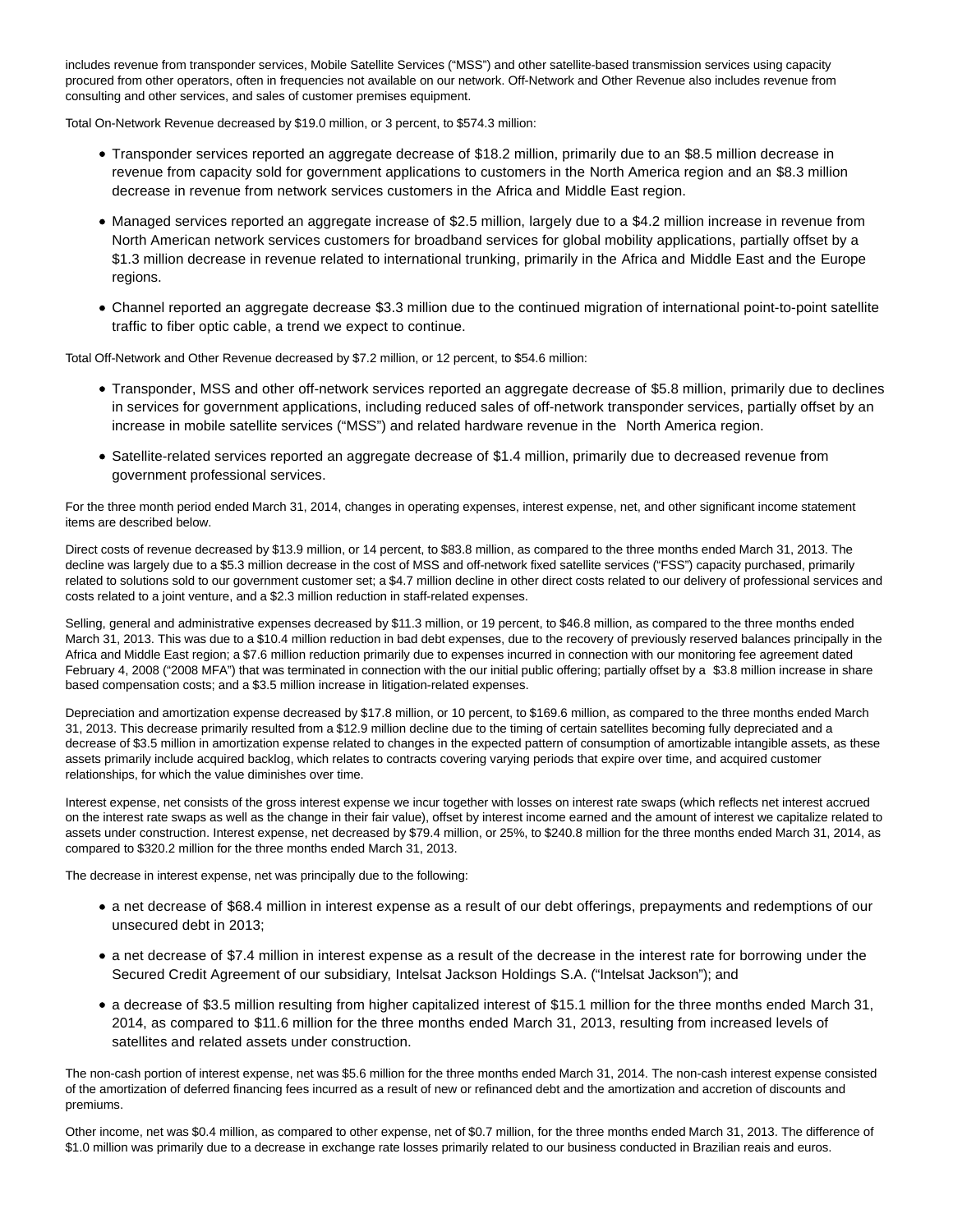Provision for income taxes was \$5.4 million, as compared to a benefit from income taxes of \$2.0 million for the three months ended March 31, 2013. The difference was primarily due to a benefit for research and development credits recorded in the quarter ended March 31, 2013 and the effects of an internal subsidiary reorganization completed in 2013. Cash paid for income taxes, net of refunds, totaled \$15.5 million compared to \$15.6 million for the three months ended March 31, 2013.

### **EBITDA, Adjusted EBITDA, Net Income, Net Income per Diluted Common Share and Adjusted Net Income per Diluted Common Share**

EBITDA was \$498.7 million for the three months ended March 31, 2014, compared to \$498.7 million for the same period in 2013.

Adjusted EBITDA was \$505.8 million for the three months ended March 31, 2014, or 80 percent of revenue, compared to \$505.8 million, or 77 percent of revenue, for the same period in 2013.

Net income attributable to Intelsat S.A. was \$81.9 million for the three months ended March 31, 2014, compared to a net loss of \$7.8 million for the same period in 2013.

Net income per diluted common share attributable to Intelsat S.A. was \$0.70 for the three months ended March 31, 2014, compared to a net loss of \$0.09 per diluted common share for the same period in 2013.

Adjusted net income per diluted common share was \$0.92 for the three months ended March 31, 2014, compared to \$0.26 for the same period in 2013.

Intelsat management has reviewed the data pertaining to the use of the Intelsat network and is providing revenue information with respect to that use by customer set and service type in the following tables. Intelsat management believes this provides a useful perspective on the changes in revenue and customer trends over time.

#### **By Customer Set**

|                         |    | March 31, |      | <b>Three Months Ended Three Months Ended</b><br>March 31, |         |      |  |  |  |
|-------------------------|----|-----------|------|-----------------------------------------------------------|---------|------|--|--|--|
|                         |    | 2013      |      |                                                           |         | 2014 |  |  |  |
| <b>Network Services</b> | S  | 298.333   | 46%  | \$                                                        | 290,236 | 46%  |  |  |  |
| Media                   |    | 223.215   | 34%  |                                                           | 221.800 | 36%  |  |  |  |
| Government              |    | 125,827   | 19%  |                                                           | 108,906 | 17%  |  |  |  |
| Other                   |    | 7.752     | 1%   |                                                           | 7.948   | 1%   |  |  |  |
|                         | \$ | 655.127   | 100% | S                                                         | 628,890 | 100% |  |  |  |

#### **By Service Type**

|                                                 |    | March 31,<br>2013 |      |     | <b>Three Months Ended Three Months Ended</b><br>March 31,<br>2014 |      |  |  |
|-------------------------------------------------|----|-------------------|------|-----|-------------------------------------------------------------------|------|--|--|
| <b>On-Network Revenues</b>                      |    |                   |      |     |                                                                   |      |  |  |
| Transponder services                            | \$ | 501,807           | 77%  | \$. | 483,624                                                           | 77%  |  |  |
| Managed services                                |    | 72,371            | 11%  |     | 74,834                                                            | 12%  |  |  |
| Channel                                         |    | 19,165            | 3%   |     | 15,859                                                            | 3%   |  |  |
| Total on-network revenues                       |    | 593,343           | 91%  |     | 574.317                                                           | 91%  |  |  |
| <b>Off-Network and Other Revenues</b>           |    |                   |      |     |                                                                   |      |  |  |
| Transponder, MSS and other off-network services |    | 48.977            | 7%   |     | 43.167                                                            | 7%   |  |  |
| Satellite-related services                      |    | 12,807            | 2%   |     | 11,406                                                            | 2%   |  |  |
| Total off-network and other revenues            |    | 61,784            | 9%   |     | 54,573                                                            | 9%   |  |  |
| Total                                           |    | 655.127           | 100% |     | 628.890                                                           | 100% |  |  |

#### **Free Cash Flow from Operations**

Free cash flow from operations<sup>1</sup> was \$200.5 million during the three months ended March 31, 2014. Free cash flow from operations is defined as net cash provided by operating activities, less payments for satellites and other property and equipment (including capitalized interest).

Payments for satellites and other property and equipment during the three months ended March 31, 2014, totaled \$166.4 million.

#### **Financial Outlook 2014**

Today, Intelsat reaffirmed all aspects of its 2014 financial outlook previously provided in February 2014, in which the company expects the following:

**Revenue**: Intelsat forecasts full-year 2014 revenue of \$2.45 billion to \$2.50 billion.

Adjusted EBITDA Margin: Intelsat forecasts Adjusted EBITDA margin performance for the full year 2014 to be consistent with 2013 results of 78 percent.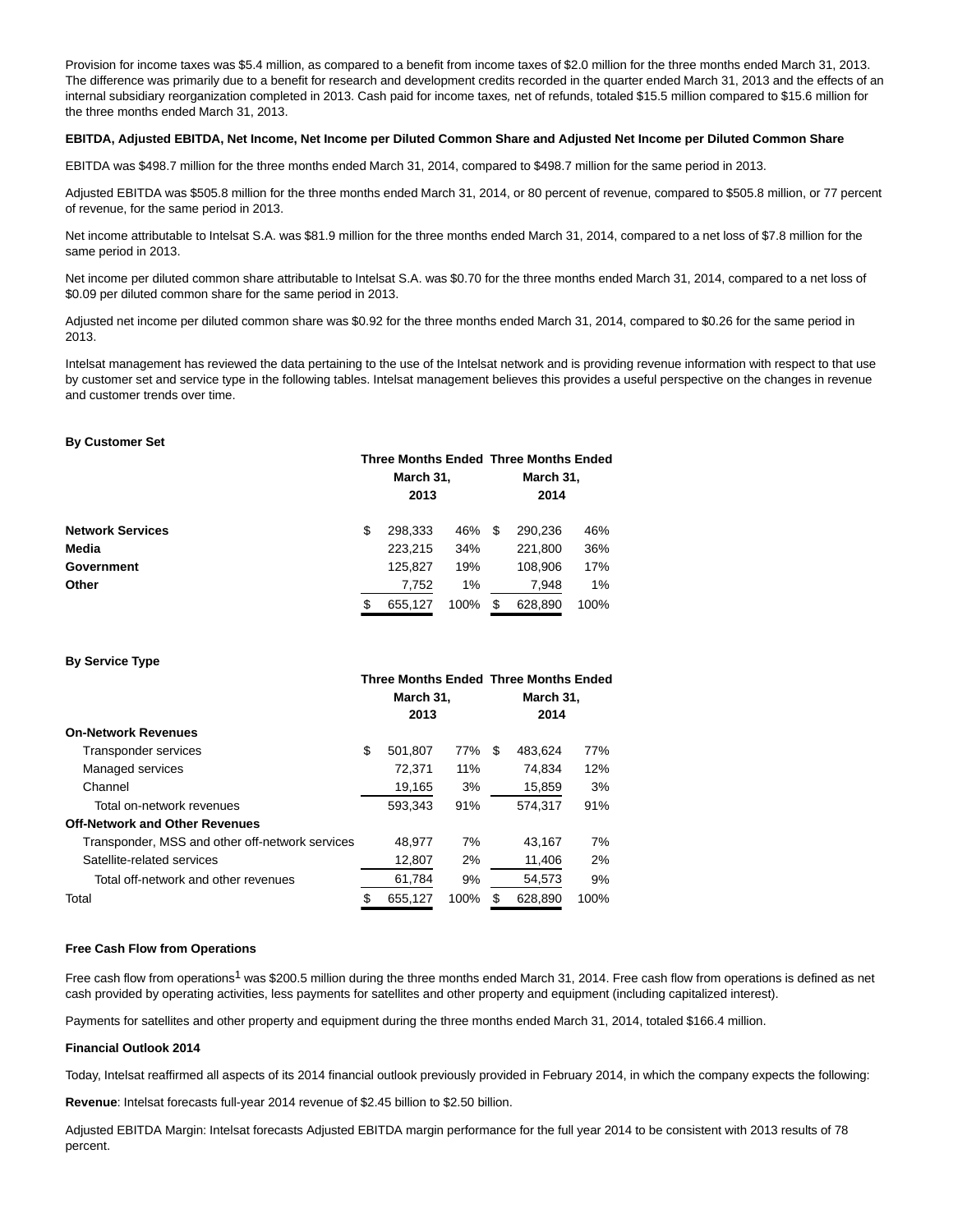Capital Expenditures: Intelsat issued its 2014 capital expenditure guidance for the three calendar years 2014 through 2016 (the "Guidance Period").

We expect capital expenditures ranges of:

- 2014: \$575 million to \$650 million;
- 2015: \$775 million to \$850 million; and
- 2016: \$625 million to \$700 million.

Capital expenditure guidance for 2014 and 2015 assumes investment in nine satellites in the manufacturing or design phase during the Guidance Period. We expect to launch four satellites in 2014 and 2015, two satellites in 2016, and will continue work on three remaining satellites for which construction will extend beyond the Guidance Period. By the conclusion of the Guidance Period in 2016, the number of transponder equivalents is expected to increase by a compound annual growth rate (CAGR) of 4.5 percent as a result of the launch of the satellites covered by the Guidance Period. We expect to launch two of our new Intelsat Epic<sup>NG</sup> high-throughput satellites in the 2015 and 2016 period, increasing our total transmission capacity.

Our capital expenditures guidance includes capitalized interest.

Prepayments**:** During the Guidance Period, we expect to receive customer prepayments under our existing customer service contracts.

We expect prepayment ranges of:

- 2014: \$75 million to \$100 million;
- 2015: \$50 million to \$75 million; and
- 2016: No prepayments are currently contracted for this period.

The annual classification of capital expenditure and prepayments could be affected by the timing of achievement of contract, satellite manufacturing, launch and other milestones.

Prepayments during the three months ended March 31, 2014 totaled \$22.1 million.

Debt Reduction: Based upon the above revenue, Adjusted EBITDA, capital expenditure and prepayment guidance, Intelsat expects to repay approximately \$400 million in indebtedness during the year ending December 31, 2014, consistent with our investment thesis of equity value creation through the use of organic free cash flow for debt reduction.

- - - - - - - - - - - - - - - - - - - - - - - - - -

<sup>1</sup>In this release, financial measures are presented both in accordance with GAAP and also on a non-GAAP basis. EBITDA, Adjusted EBITDA, free cash flow from (used in) operations, Adjusted net income per diluted common share and related margins included in this release are non-GAAP financial measures. Please see the consolidated financial information below for information reconciling non-GAAP financial measures to comparable GAAP financial measures.

### **Q1 2014 Quarterly Commentary**

As previously announced, Intelsat is providing a detailed quarterly commentary on the company's business trends and financial performance prior to the live earnings call. Please visi[t http://investors.intelsat.com f](http://cts.businesswire.com/ct/CT?id=smartlink&url=http%3A%2F%2Finvestors.intelsat.com&esheet=50855590&newsitemid=20140501005746&lan=en-US&anchor=http%3A%2F%2Finvestors.intelsat.com&index=2&md5=5aff532c409ba028d85f6f234cdaba8f)or management's commentary on the company's progress against its long-term strategic priorities and outlook for 2014.

### **Conference Call Information**

Intelsat management will hold a public conference call at 11:00 a.m. EDT on Thursday, May 1, 2014 to discuss the company's financial results for the first quarter ended March 31, 2014. Access to the live conference call will also be available via the Internet a[t www.intelsat.com/investors.](http://cts.businesswire.com/ct/CT?id=smartlink&url=http%3A%2F%2Fwww.intelsat.com%2Finvestors&esheet=50855590&newsitemid=20140501005746&lan=en-US&anchor=www.intelsat.com%2Finvestors&index=3&md5=39146c4b05dccbf5eb88adfd9bd23a48) To participate on the live call, participants should dial + 1 (877) 280 4955 from North America, and +1 (857) 244 7312 from all other locations. The participant pass code is 79205698.

Participants will have access to a replay of the conference call through May 8, 2014. The replay number for North America is +1 (888) 286-8010, and for all other locations it is +1 (617) 801-6888. The participant pass code for the replay is 17064130.

#### **About Intelsat**

Intelsat S.A. (NYSE: I) is the world's leading provider of satellite services, delivering high performance connectivity solutions for media, fixed and mobile broadband infrastructure, enterprise and government and military applications. Intelsat's satellite, teleport and fiber infrastructure is unmatched in the industry, setting the standard for transmissions of video and broadband services. From the globalization of content and the proliferation of HD, to the expansion of cellular networks and mobile broadband access, Intelsat creates value for its customers through creative space-based solutions. Envision...Connect...Transform...wihtelsat, celebrating 50 years of space leadership in 2014. For more information, visi[t www.intelsat.com.](http://cts.businesswire.com/ct/CT?id=smartlink&url=http%3A%2F%2Fwww.intelsat.com&esheet=50855590&newsitemid=20140501005746&lan=en-US&anchor=www.intelsat.com&index=4&md5=4b9a5308ba96f275e62b955c996d6ba6)

Intelsat Safe Harbor Statement: Some of the statements in this news release constitute "forward-looking statements" that do not directly or exclusively relate to historical facts. The forward-looking statements made in this release reflect Intelsat's intentions, plans, expectations, assumptions and beliefs about future events and are subject to risks, uncertainties and other factors, many of which are outside of Intelsat's control. Important factors that could cause actual results to differ materially from the expectations expressed or implied in the forward-looking statements include known and unknown risks. Some of the factors that could cause actual results to differ from historical results or those anticipated or predicted by these forward-looking statements include: risks associated with operating our in-orbit satellites; satellite launch failures, satellite launch and construction delays and in-orbit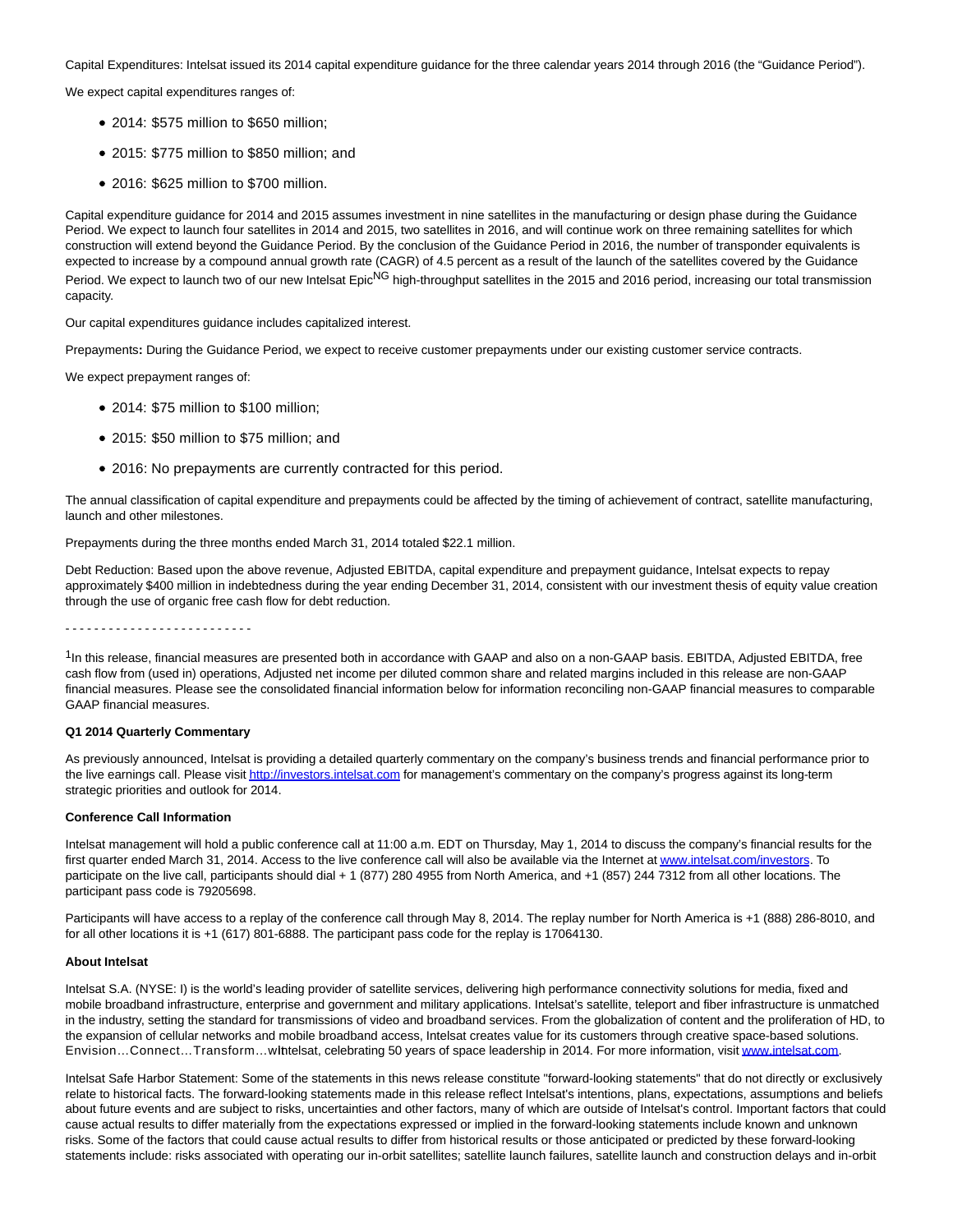failures or reduced performance; potential changes in the number of companies offering commercial satellite launch services and the number of commercial satellite launch opportunities available in any given time period that could impact our ability to timely schedule future launches and the prices we pay for such launches; our ability to obtain new satellite insurance policies with financially viable insurance carriers on commercially reasonable terms or at all, as well as the ability of our insurance carriers to fulfill their obligations; possible future losses on satellites that are not adequately covered by insurance; U.S. and other government regulation; changes in our contracted backlog or expected contracted backlog for future services; pricing pressure and overcapacity in the markets in which we compete; the competitive environment in which we operate; customer defaults on their obligations to us; our international operations and other uncertainties associated with doing business internationally; litigation; risks associated with investing in a company existing under the laws of the Grand Duchy of Luxembourg; and inadequate access to capital markets. Known risks include, among others, the risks described in Intelsat's annual report on Form 20-F for the year ended December 31, 2013, and its other filings with the U.S. Securities and Exchange Commission, the political, economic and legal conditions in the markets we are targeting for communications services or in which we operate and other risks and uncertainties inherent in the telecommunications business in general and the satellite communications business in particular.

Because actual results could differ materially from Intelsat's intentions, plans, expectations, assumptions and beliefs about the future, you are urged to view all forward-looking statements contained in this news release with caution. Intelsat does not undertake any obligation to update or revise any forward-looking statements, whether as a result of new information, future events or otherwise.

### **INTELSAT S.A. UNAUDITED CONSOLIDATED STATEMENTS of OPERATIONS (\$ in thousands, except per share amounts)**

|                                                                   | <b>Three Months</b><br>Ended | <b>Three Months</b><br>Ended<br>March 31, 2013 March 31, 2014 |
|-------------------------------------------------------------------|------------------------------|---------------------------------------------------------------|
| Revenue                                                           | \$<br>655,127                | \$<br>628,890                                                 |
| Operating expenses:                                               |                              |                                                               |
| Direct costs of revenue (excluding depreciation and amortization) | 97,646                       | 83,759                                                        |
| Selling, general and administrative                               | 58,156                       | 46,846                                                        |
| Depreciation and amortization                                     | 187,411                      | 169,585                                                       |
| Total operating expenses                                          | 343,213                      | 300,190                                                       |
| Income from operations                                            | 311,914                      | 328,700                                                       |
| Interest expense, net                                             | 320,218                      | 240,801                                                       |
| Other income (expense), net                                       | (650)                        | 395                                                           |
| Income (loss) before income taxes                                 | (8,954)                      | 88,294                                                        |
| Provision for (benefit from) income taxes                         | (2,038)                      | 5,398                                                         |
| Net income (loss)                                                 | (6.916)                      | 82,896                                                        |
| Net income attributable to noncontrolling interest                | (888)                        | (950)                                                         |
| Net income (loss) attributable to Intelsat S.A.                   | \$<br>(7,804)                | \$<br>81,946                                                  |

Net income (loss) per common share attributable to Intelsat S.A.:

| Basic   | $\text{\$} \qquad \text{(0.09)} \qquad \text{\$}$ | 0.77 |
|---------|---------------------------------------------------|------|
| Diluted | $\text{\$} \qquad \text{(0.09)} \qquad \text{\$}$ | 0.70 |

### **INTELSAT S.A. UNAUDITED RECONCILIATION OF NET INCOME (LOSS) TO EBITDA (\$ in thousands)**

|                                           | Ended<br>March 31,<br>2013 |   | <b>Three Months Three Months</b><br>Ended<br>March 31,<br>2014 |
|-------------------------------------------|----------------------------|---|----------------------------------------------------------------|
| Net income (loss)                         | \$<br>(6,916)              | S | 82.896                                                         |
| Add (Subtract):                           |                            |   |                                                                |
| Interest expense, net                     | 320,218                    |   | 240,801                                                        |
| Provision for (benefit from) income taxes | (2,038)                    |   | 5,398                                                          |
| Depreciation and amortization             | 187,411                    |   | 169,585                                                        |
| FBITDA                                    | 498,675                    |   | 498,680                                                        |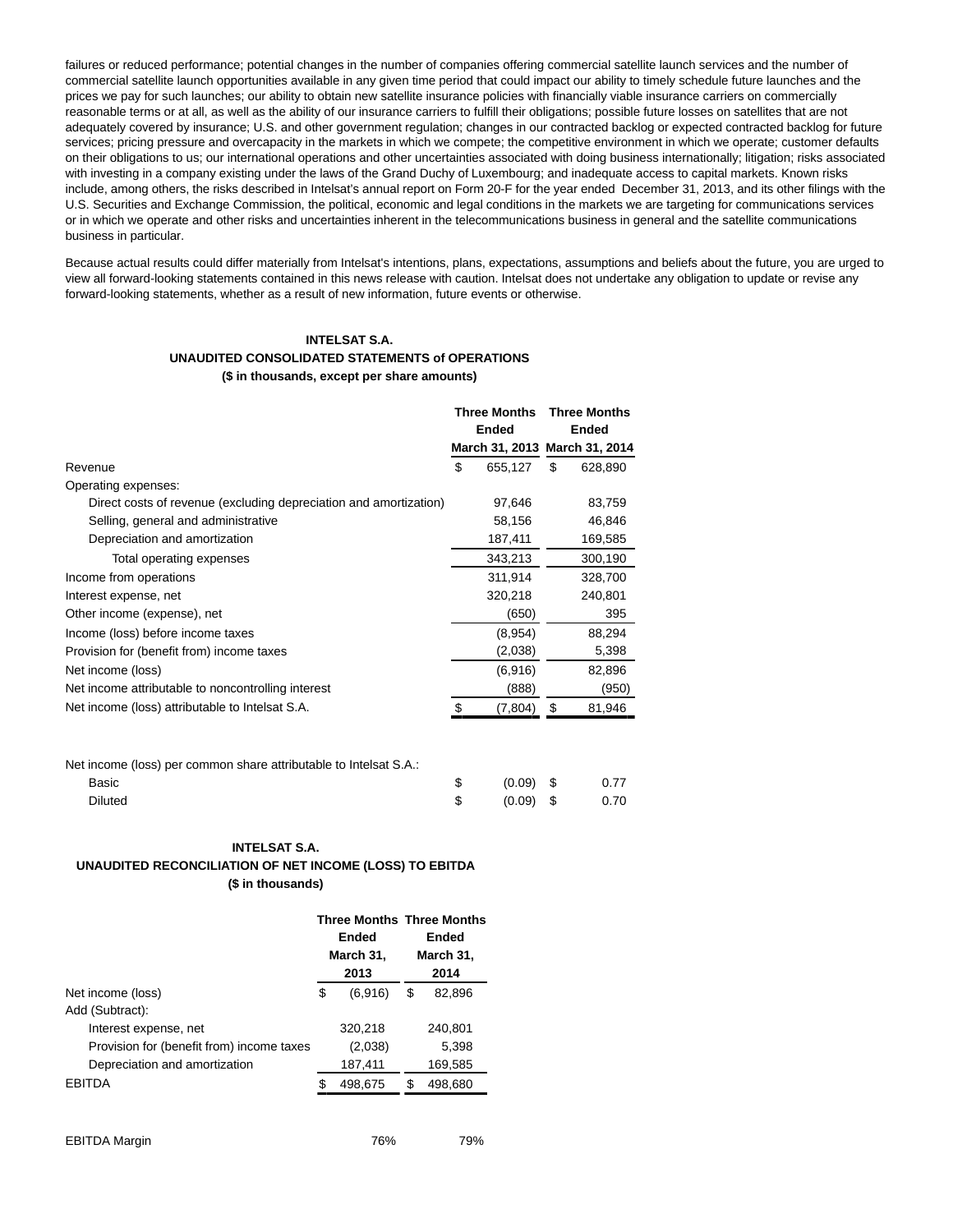Note:

EBITDA consists of earnings before interest expense, net, taxes and depreciation and amortization. EBITDA is a measure commonly used in the FSS sector, and we present EBITDA to enhance the understanding of our operating performance. We use EBITDA as one criterion for evaluating our performance relative to that of our peers. We believe that EBITDA is an operating performance measure, and not a liquidity measure, that provides investors and analysts with a measure of operating results unaffected by differences in capital structures, capital investment cycles and ages of related assets among otherwise comparable companies. However, EBITDA is not a measure of financial performance under U.S. GAAP, and our EBITDA may not be comparable to similarly titled measures of other companies. EBITDA should not be considered as an alternative to operating income (loss) or net income (loss), determined in accordance with U.S. GAAP, as an indicator of our operating performance, or as an alternative to cash flows from operating activities, determined in accordance with U.S. GAAP, as an indicator of cash flows, or as a measure of liquidity.

### **INTELSAT S.A. UNAUDITED RECONCILIATION OF NET INCOME (LOSS) TO ADJUSTED EBITDA (\$ in thousands)**

|                                           | <b>Three Months Three Months</b><br>Ended<br>March 31, |         |    | <b>Ended</b><br>March 31, |
|-------------------------------------------|--------------------------------------------------------|---------|----|---------------------------|
|                                           |                                                        | 2013    |    | 2014                      |
| Net income (loss)                         | \$                                                     | (6,916) | \$ | 82,896                    |
| Add (Subtract):                           |                                                        |         |    |                           |
| Interest expense, net                     |                                                        | 320,218 |    | 240,801                   |
| Provision for (benefit from) income taxes |                                                        | (2,038) |    | 5,398                     |
| Depreciation and amortization             |                                                        | 187,411 |    | 169,585                   |
| <b>EBITDA</b>                             |                                                        | 498,675 |    | 498,680                   |
| Add (Subtract):                           |                                                        |         |    |                           |
| Compensation and benefits                 |                                                        | 47      |    | 4,065                     |
| Management fees                           |                                                        | 6,285   |    |                           |
| Non-recurring and other non-cash items    |                                                        | 803     |    | 3,089                     |
| <b>Adjusted EBITDA</b>                    | \$                                                     | 505,810 | \$ | 505,834                   |
| Adjusted EBITDA Margin                    |                                                        | 77%     |    | 80%                       |

#### Note:

Intelsat calculates a measure called Adjusted EBITDA to assess the operating performance of Intelsat S.A. Adjusted EBITDA consists of EBITDA as adjusted to exclude or include certain unusual items, certain other operating expense items and certain other adjustments as described in the table above. Our management believes that the presentation of Adjusted EBITDA provides useful information to investors, lenders and financial analysts regarding our financial condition and results of operations, because it permits clearer comparability of our operating performance between periods. By excluding the potential volatility related to the timing and extent of non-operating activities, our management believes that Adjusted EBITDA provides a useful means of evaluating the success of our operating activities. We also use Adjusted EBITDA, together with other appropriate metrics, to set goals for and measure the operating performance of our business, and it is one of the principal measures we use to evaluate our management's performance in determining compensation under our incentive compensation plans. Adjusted EBITDA measures have been used historically by investors, lenders and financial analysts to estimate the value of a company, to make informed investment decisions and to evaluate performance. Our management believes that the inclusion of Adjusted EBITDA facilitates comparison of our results with those of companies having different capital structures.

Adjusted EBITDA is not a measure of financial performance under U.S. GAAP and may not be comparable to similarly titled measures of other companies. Adjusted EBITDA should not be considered as an alternative to operating income (loss) or net income (loss), determined in accordance with U.S. GAAP, as an indicator of our operating performance, or as an alternative to cash flows from operating activities, determined in accordance with U.S. GAAP, as an indicator of cash flows, or as a measure of liquidity.

### **INTELSAT S.A. UNAUDITED ADJUSTED NET INCOME (LOSS) per DILUTED COMMON SHARE (\$ in thousands, except per share amounts)**

**Three Months Three Months Ended Ended March 31, March 31,**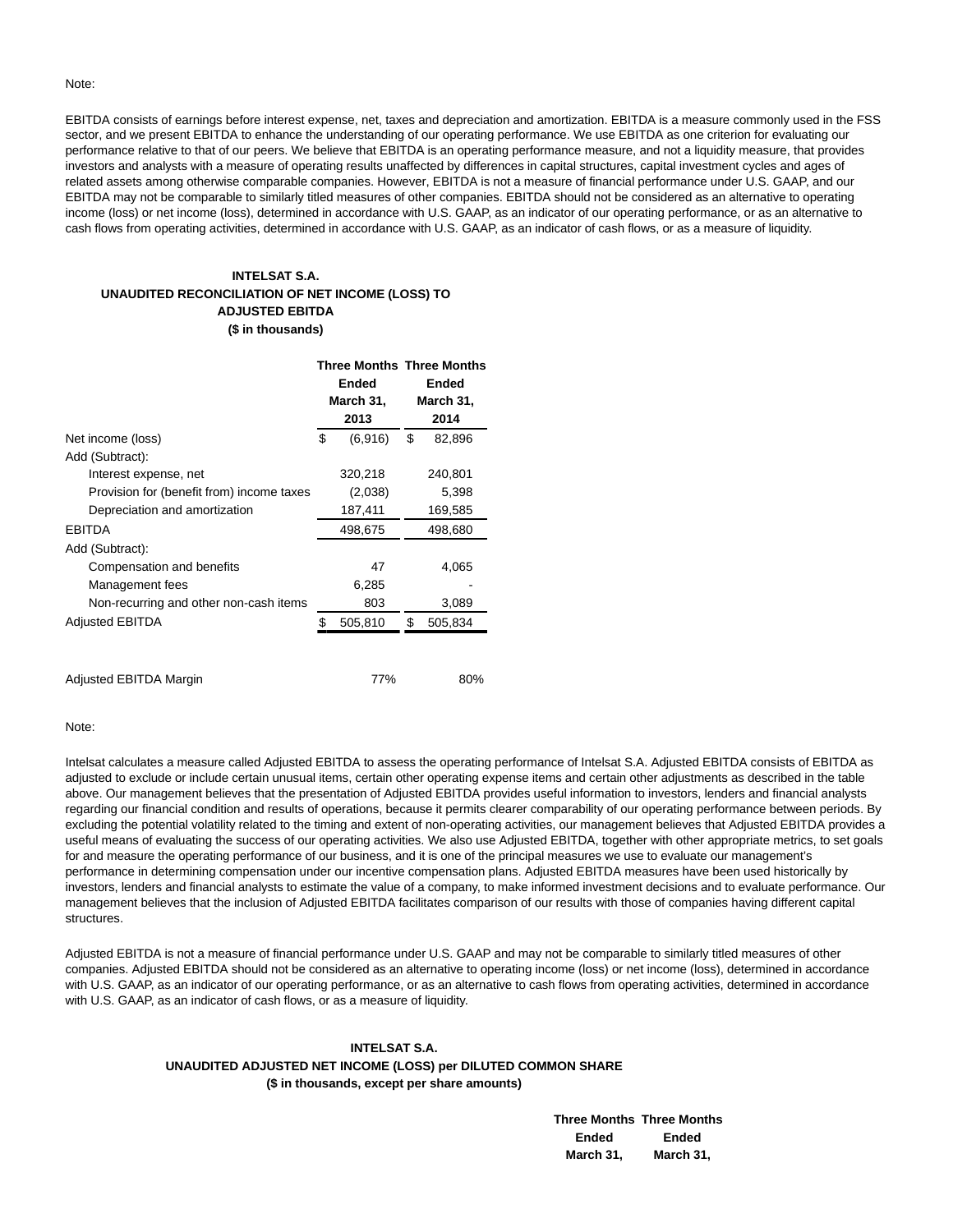|                                                                                            | 2013 |         | 2014 |          |
|--------------------------------------------------------------------------------------------|------|---------|------|----------|
| Numerator (in thousands):<br>Net income (loss) attributable to Intelsat S.A.               | \$   | (7,804) | \$   | 81,946   |
| Add (Subtract):                                                                            |      |         |      |          |
| Compensation and benefits (1)                                                              |      | 47      |      | 4,065    |
| Management fees (2)                                                                        |      | 6,285   |      |          |
| Losses on derivative financial instruments (3)                                             |      | 1,865   |      | 1,848    |
| Amortization <sup>(4)</sup>                                                                |      | 20,578  |      | 17,058   |
| Non-recurring and other non-cash items (5)                                                 |      | 803     |      | 3,089    |
| Income tax effect of adjustments above & other discrete tax items (6)                      |      |         |      | (1, 263) |
| Adjusted net income attributable to Intelsat S.A.                                          |      | 21,774  |      | 106,743  |
| Denominator (in millions):                                                                 |      |         |      |          |
| Basic weighted average shares outstanding<br>Weighted average dilutive shares outstanding: |      | 83.0    |      | 106.2    |
| Preferred shares                                                                           |      |         |      | 9.6      |
| Employee compensation related shares, including options and restricted share units         |      | 0.6     |      | 0.8      |
| Adjusted diluted weighted average shares outstanding                                       |      | 83.6    |      | 116.6    |
| Adjusted diluted net income per common share attributable to Intelsat S.A.                 | \$   | 0.26    | \$   | 0.92     |

Note:

Management evaluates financial performance in part based on adjusted net income per diluted common share attributable to Intelsat S.A. This measure consists of net income (loss) per diluted common share attributable to Intelsat S.A. as reported, as adjusted to exclude or include certain unusual items, certain other operating expense items and certain other adjustments as described in the table and footnotes below. In addition, in calculating this measure we adjusted our common shares outstanding to reflect dilution when the calculation of the numerator moved from a net loss to net income. We believe investors' understanding of our operating performance is enhanced by the disclosure of this measure. Adjusted net income (loss) per diluted common share attributable to Intelsat S.A. is not a recognized financial measure in accordance with U.S. GAAP and should not be considered a substitute for earnings per share or other financial measures as computed in accordance with U.S. GAAP and may not be comparable to similarly titled measures of other companies.

- (1) Reflects non-cash expenses incurred relating to our equity compensation plans and a portion of the expenses related to our defined benefit retirement plan and other postretirement benefits.
- (2) Reflects expenses incurred in connection with our monitoring fee agreement, dated February 4, 2008. In connection with the Initial Public Offering in April 2013, the monitoring fee agreement was terminated.
- (3) Represents (i) the changes in the fair value of the undesignated interest rate swaps and (ii) the difference between the amount of floating rate interest we receive and the amount of fixed rate interest we pay under such swaps, both of which are recognized in operating income.
- (4) Intangible assets are amortized based on the expected pattern of consumption. We recorded amortization expense related to our backlog and other and customer intangible assets.
- (5) Reflects certain non-recurring gains and losses and non-cash items, including the following: certain litigation expenses; severance, retention and relocation payments; costs associated with a 2013 internal subsidiary reorganization; expenses associated with the relocation of our U.S. administrative headquarters and primary satellites operations center; and other various non-recurring expenses. These costs were partially offset by non-cash income related to the recognition of deferred revenue on a straight-line basis for certain prepaid capacity service contracts.
- (6) Represents the income tax impact of the various adjustments for unusual items.

### **INTELSAT S.A. CONDENSED CONSOLIDATED BALANCE SHEETS (\$ in thousands, except, per share amounts)**

| As of    | As of       |
|----------|-------------|
| December | March 31,   |
| 31.      |             |
| 2013     | 2014        |
|          | (Unaudited) |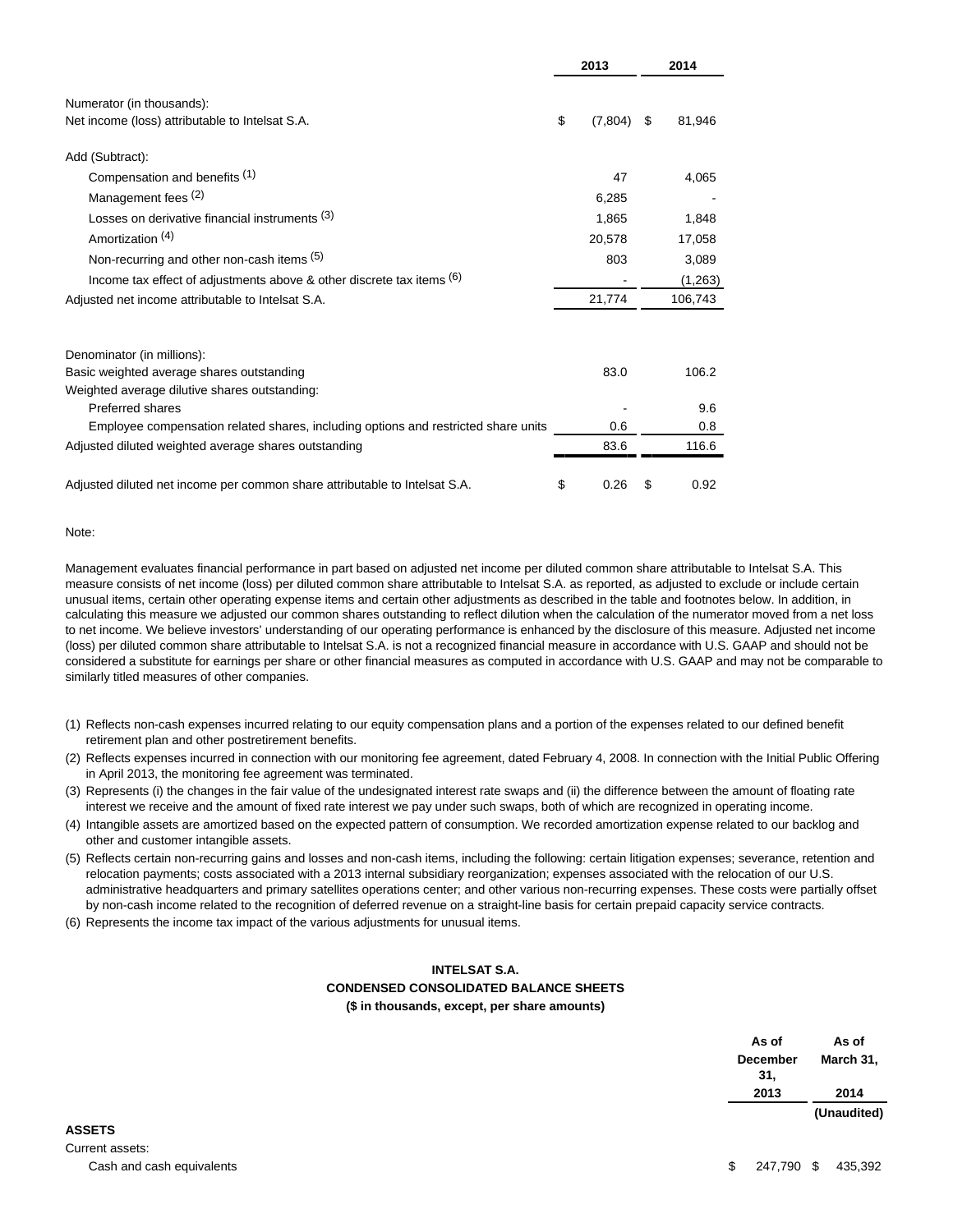| Receivables, net of allowance of \$35,288 in 2013 and \$32,273 in 2014                                   | 236,347                   | 253,327      |
|----------------------------------------------------------------------------------------------------------|---------------------------|--------------|
| Deferred income taxes                                                                                    | 44,475                    | 37,570       |
| Prepaid expenses and other current assets                                                                | 33,224                    | 34,663       |
| Total current assets                                                                                     | 561,836                   | 760,952      |
| Satellites and other property and equipment, net                                                         | 5,805,540                 | 5,804,289    |
| Goodwill                                                                                                 | 6,780,827                 | 6,780,827    |
| Non-amortizable intangible assets                                                                        | 2,458,100                 | 2,458,100    |
| Amortizable intangible assets, net                                                                       | 568,775                   | 551,717      |
| Other assets                                                                                             | 414,592                   | 408,844      |
| <b>Total assets</b>                                                                                      | \$ 16,589,670             | \$16,764,729 |
| <b>LIABILITIES AND SHAREHOLDERS' DEFICIT</b>                                                             |                           |              |
| Current liabilities:                                                                                     |                           |              |
| Accounts payable and accrued liabilities                                                                 | \$<br>154,712 \$          | 133,606      |
| Employee related liabilities                                                                             | 28,227                    | 26,815       |
| Accrued interest payable                                                                                 | 186,492                   | 329,992      |
| Current portion of long-term debt                                                                        | 24,418                    | 12,209       |
| Deferred satellite performance incentives                                                                | 22,703                    | 21,952       |
| Deferred revenue                                                                                         | 84,185                    | 84,023       |
| Other current liabilities                                                                                | 72,840                    | 72,708       |
| <b>Total current liabilities</b>                                                                         | 573,577                   | 681,305      |
| Long-term debt, net of current portion                                                                   | 15,262,996                | 15,262,181   |
| Deferred satellite performance incentives, net of current portion                                        | 153,904                   | 149,175      |
| Deferred revenue, net of current portion                                                                 | 888,239                   | 894,890      |
| Deferred income taxes                                                                                    | 202,638                   | 205,009      |
| Accrued retirement benefits                                                                              | 196,856                   | 190,536      |
| Other long-term liabilities                                                                              | 246,127                   | 226,689      |
| Shareholders' deficit:                                                                                   |                           |              |
| Common shares; nominal value \$0.01 per share                                                            | 1,060                     | 1,063        |
| 5.75% Series A mandatory convertible junior non-voting preferred shares; nominal value \$0.01 per share; |                           |              |
| aggregate liquidation preference of \$172,500 (\$50 per share)                                           | 35                        | 35           |
| Paid-in capital                                                                                          | 2,099,218                 | 2,106,143    |
| Accumulated deficit                                                                                      | (3,015,273)               | (2,933,327)  |
| Accumulated other comprehensive loss                                                                     | (60, 393)                 | (58, 760)    |
| Total shareholders' deficit                                                                              | (975, 353)                | (884, 846)   |
| Noncontrolling interest                                                                                  | 40,686                    | 39,790       |
| Total liabilities and shareholders' deficit                                                              | \$16,589,670 \$16,764,729 |              |
|                                                                                                          |                           |              |

## **INTELSAT S.A.**

## **UNAUDITED CONSOLIDATED STATEMENTS OF CASH FLOWS (\$ in thousands)**

|                                                                                          | Three Months Three Months<br>Ended |              | Ended |                               |
|------------------------------------------------------------------------------------------|------------------------------------|--------------|-------|-------------------------------|
|                                                                                          |                                    |              |       | March 31, 2013 March 31, 2014 |
| Cash flows from operating activities:                                                    |                                    |              |       |                               |
| Net income (loss)                                                                        | \$                                 | $(6,916)$ \$ |       | 82,896                        |
| Adjustments to reconcile net income (loss) to net cash provided by operating activities: |                                    |              |       |                               |
| Depreciation and amortization                                                            |                                    | 187,411      |       | 169,585                       |
| Provision for doubtful accounts                                                          |                                    | 7,792        |       | (2, 563)                      |
| Foreign currency transaction loss                                                        |                                    | 1,211        |       | 223                           |
| Loss on disposal of assets                                                               |                                    | 32           |       |                               |
| Share-based compensation                                                                 |                                    | 853          |       | 3,958                         |
| Deferred income taxes                                                                    |                                    | (4, 428)     |       | (1,398)                       |
| Amortization of discount, premium, issuance costs and other non-cash items               |                                    | 14,942       |       | 5,618                         |
| Unrealized gains on derivative financial instruments                                     |                                    | (4,907)      |       | (5, 141)                      |
| Amortization of actuarial loss and prior service credits for retirement benefits         |                                    | 4,903        |       | 2,537                         |
| Other non-cash items                                                                     |                                    | 43           |       | 44                            |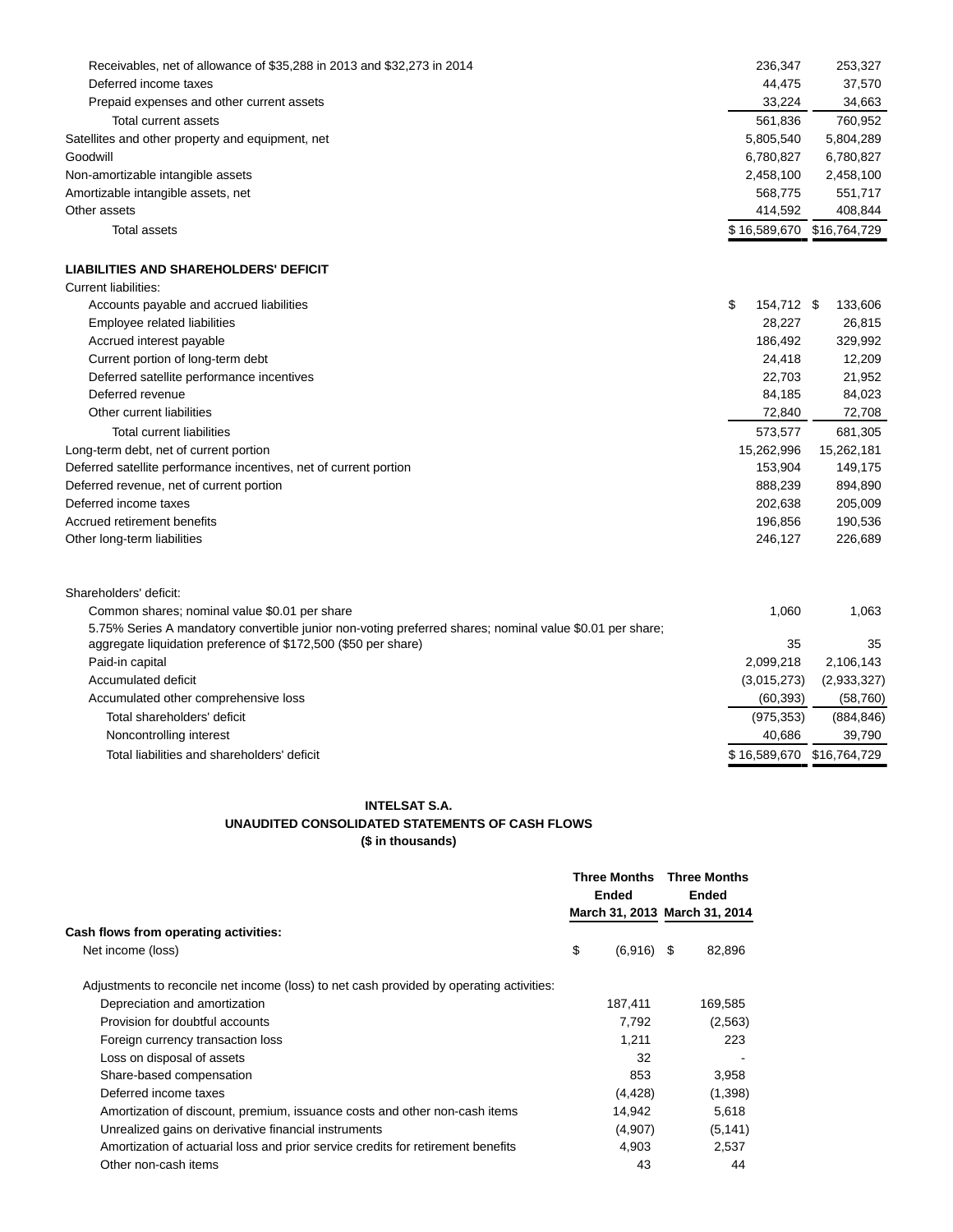| Changes in operating assets and liabilities:                                              |               |               |
|-------------------------------------------------------------------------------------------|---------------|---------------|
| Receivables                                                                               | (5,269)       | (20, 522)     |
| Prepaid expenses and other assets                                                         | (20, 268)     | (192)         |
| Accounts payable and accrued liabilities                                                  | (36, 306)     | (6,368)       |
| Accrued interest                                                                          | (37, 481)     | 143,500       |
| Deferred revenue                                                                          | 1,914         | 5,487         |
| Accrued retirement benefits                                                               | (7,585)       | (6,320)       |
| Other long-term liabilities                                                               | 1,351         | (4, 453)      |
| Net cash provided by operating activities                                                 | 97,292        | 366,891       |
| Cash flows from investing activities:                                                     |               |               |
| Payments for satellites and other property and equipment (including capitalized interest) | (167, 154)    | (166, 440)    |
| Proceeds from insurance settlements                                                       | 252,911       |               |
| Payment on satellite performance incentives from insurance proceeds                       | (19, 199)     |               |
| Other investing activities                                                                | (1,000)       |               |
| Net cash provided by (used in) investing activities                                       | 65,558        | (166, 440)    |
| Cash flows from financing activities:                                                     |               |               |
| Repayments of long-term debt                                                              | (60, 254)     | (12, 209)     |
| Repayment of notes payable to former shareholders                                         | (198)         |               |
| Proceeds from issuance of long-term debt                                                  | 40,000        |               |
| Dividends paid to preferred shareholders                                                  |               | (2,480)       |
| Capital contribution from noncontrolling interest                                         | 6,105         | 6,105         |
| Dividends paid to noncontrolling interest                                                 | (1, 723)      | (1,846)       |
| Principal payments on deferred satellite performance incentives                           | (4,276)       | (5, 164)      |
| Other financing activities                                                                |               | 2,968         |
| Net cash used in financing activities                                                     | (20, 346)     | (12, 626)     |
| Effect of exchange rate changes on cash and cash equivalents                              | (1,211)       | (223)         |
| Net change in cash and cash equivalents                                                   | 141,293       | 187,602       |
| Cash and cash equivalents, beginning of period                                            | 187,485       | 247,790       |
| Cash and cash equivalents, end of period                                                  | \$<br>328,778 | \$<br>435,392 |
| Supplemental cash flow information:                                                       |               |               |
| Interest paid, net of amounts capitalized                                                 | \$<br>336,914 | 89,752        |
| Income taxes paid, net of refunds                                                         | 15,558        | 15,529        |
| Supplemental disclosure of non-cash investing activities:                                 |               |               |
| Accrued capital expenditures                                                              | 19,349        | 52,382        |

### **INTELSAT S.A.**

# **UNAUDITED RECONCILIATION OF NET CASH PROVIDED BY OPERATING ACTIVITIES TO FREE CASH FLOW FROM (USED IN) OPERATIONS**

### **(\$ in thousands)**

|                                                                                           |                   | <b>Three Months Ended Three Months Ended</b> |
|-------------------------------------------------------------------------------------------|-------------------|----------------------------------------------|
|                                                                                           | March 31,<br>2013 | March 31,<br>2014                            |
| Net cash provided by operating activities                                                 | 97.292            | 366.891                                      |
| Payments for satellites and other property and equipment (including capitalized interest) | (167.154)         | (166,440)                                    |
| Free cash flow from (used in) operations                                                  | (69.862)          | 200.451                                      |

#### **Note:**

Free cash flow from (used in) operations consists of net cash provided by operating activities, less payments for satellites and other property and equipment (including capitalized interest). Free cash flow from (used in) operations excludes proceeds resulting from settlement of insurance claims, and is not a measurement of cash flow under GAAP. Intelsat believes free cash flow from (used in) operations is a useful measure of financial performance that shows a company's ability to fund its operations. Free cash flow from (used in) operations is used by Intelsat in comparing its performance to that of its peers and is commonly used by analysts and investors in assessing performance. Free cash flow from (used in) operations does not give effect to cash used for debt service requirements and thus does not reflect funds available for investment or other discretionary uses. Free cash flow from (used in) operations is not a measure of financial performance under GAAP, and may not be comparable to similarly titled measures of other companies. You should not consider free cash flow from (used in) operations as an alternative to operating or net income, determined in accordance with GAAP, as an indicator of Intelsat's operating performance, or as an alternative to cash flows from operating activities, determined in accordance with GAAP, as an indicator of cash flows or as a measure of liquidity.